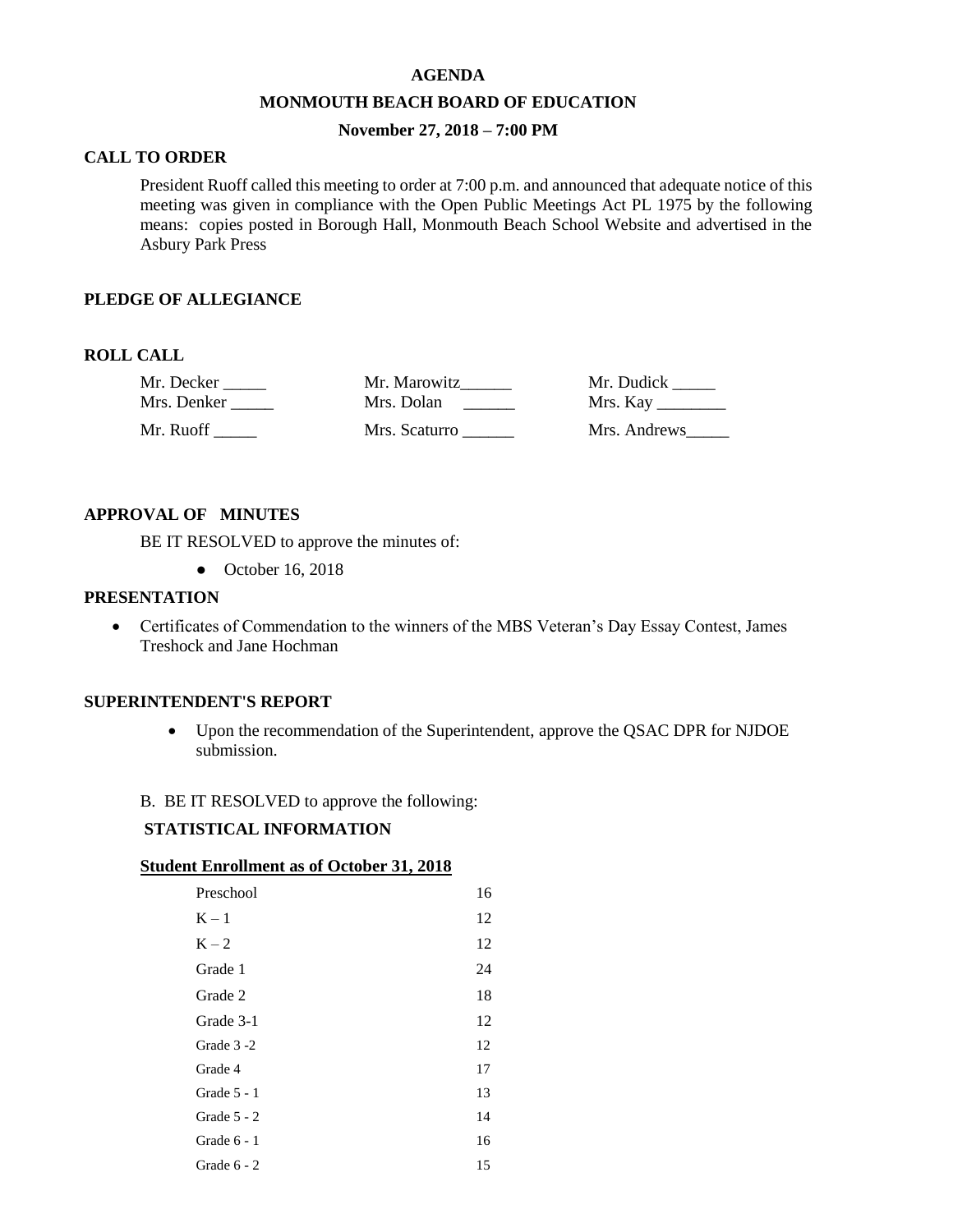| Grade 7 - 1                              |       | 14       |  |  |
|------------------------------------------|-------|----------|--|--|
| Grade $7 - 2$                            |       | 14       |  |  |
| Grade $8 - 1$                            |       | 13       |  |  |
| Grade 8 - 2                              |       | 11       |  |  |
|                                          | Total | 233      |  |  |
| Special Education (Out of District): 2   |       |          |  |  |
| One student in the following placements: |       |          |  |  |
| Oceanport Schools (1)                    |       |          |  |  |
| Harbor School (1)                        |       |          |  |  |
| <b>Student Attendance</b>                |       |          |  |  |
| September                                | 96.5% | February |  |  |
| October                                  |       | March    |  |  |
| November                                 |       | April    |  |  |
| December                                 |       | May      |  |  |
| January                                  |       | June     |  |  |
| <b>Staff Attendance</b>                  |       |          |  |  |
| September                                | 98.5% | February |  |  |
| October                                  |       | March    |  |  |
| November                                 |       | April    |  |  |
| December                                 |       | May      |  |  |
| January                                  |       | June     |  |  |

BE IT RESOLVED to approve the following:

Fire Drills October 4, 2018 at 11:00 a.m. Security Drill Bomb Threat – October 18, 2018 at 9:40 a.m.

- BE IT RESOLVED to approve the revised Standing Orders from Dr. Morgan to include parental permission for the school nurse to administer over the counter pain medication, antacid tablets and Benadryl for the sixth grade Camp Bernie trip and eighth grade Boston Trip per the attached Medication Form.
- BE IT RESOLVED to adopt the following resolution:

**WHEREAS,** the Department of Education requires New Jersey School Districts to submit a three-year Comprehensive Maintenance Plan and M-1 form documenting "required" maintenance activities for each of its public school facilities, and

**WHEREAS,** the required maintenance activities as listed in the attached documents for the various school facilities of the Monmouth Beach School District are consistent with these requirements, and

**WHEREAS,** all past and planned activities are reasonable to keep school facilities open and safe for use or in their original condition and to keep their system warranties valid,

**NOW THEREFORE BE IT RESOLVED that** the Monmouth Beach School District hereby authorizes the School Business Administrator to submit the attached Comprehensive Maintenance Plan and M-1 form for the Monmouth Beach School District in compliance with Department of Education requirements.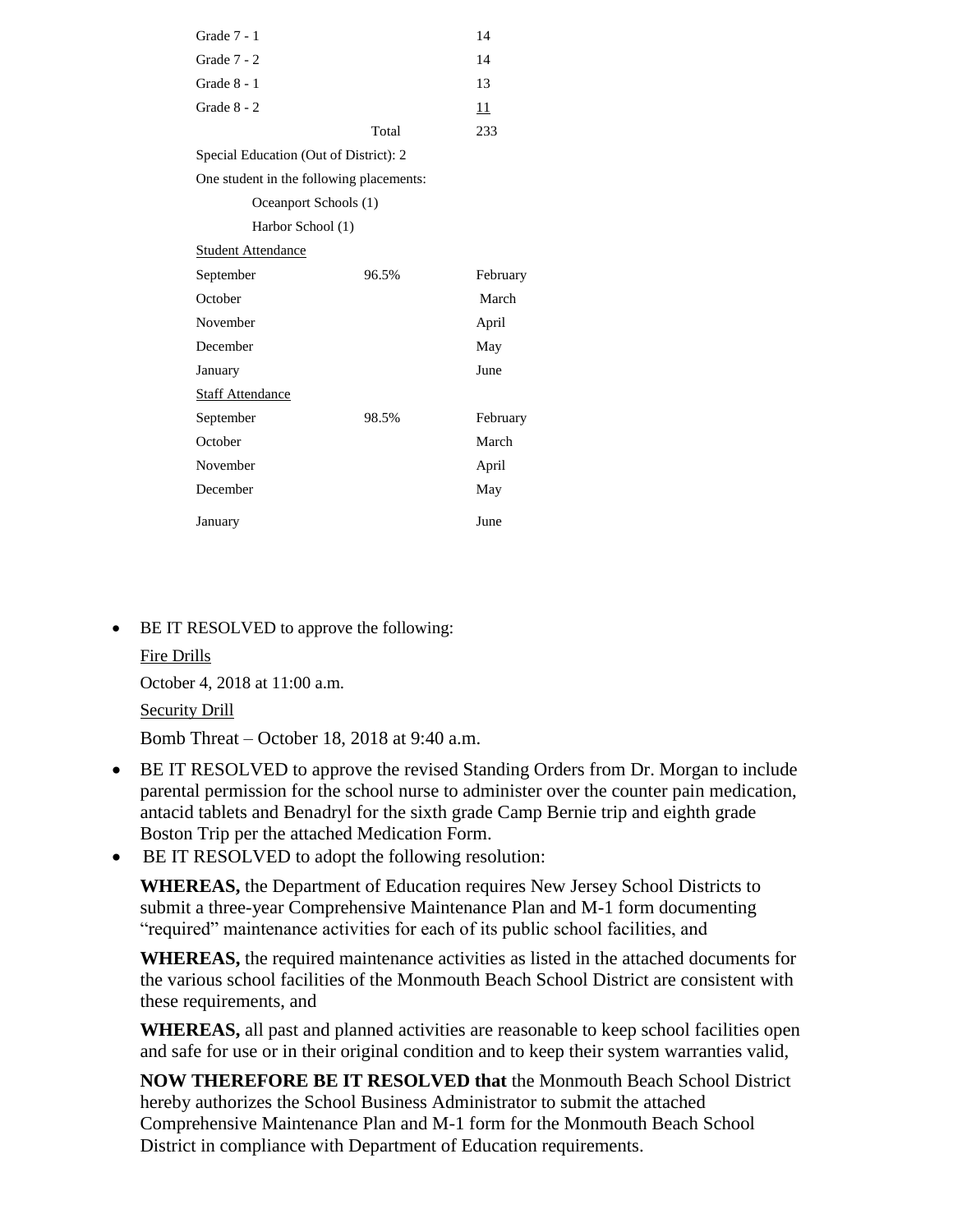## **PUBLIC DISCUSSION**

In compliance with Open Public Meetings Act PL 1975, Chapter 10:4-12 subsection b, - A public body may exclude the public only from that portion of a meeting at which the public body discusses any matter involving the employment, appointment, termination of employment, terms and conditions of employment evaluation of the performance of promotion or discipline of any specific prospective public officer or employees or current public offer or employee employed or appointed by the public body, unless all the individual employees or appointees whose rights could be adversely affected request in writing that such matter or matters be discussed at a public meeting. As per Board Bylaws, 0167, public participation in Board Meetings, such remarks are to be limited to five minutes duration. The Board of Education, though affording the opportunity for members of the public to comment will not engage and/or make remarks concerning matters of student confidentiality and/or matters of personnel wherein employees of the District have not been given notice of the Board's intent to discuss their terms and conditions of employment. Members of the public are reminded that though they are afforded the opportunity to address the Board, they are not given license to violate the laws of slander. Comments made by members of the public that are not in keeping with the orderly conduct of a public meeting will be asked to yield the floor and if they fail to do so may be subject to charges under New Jersey statues associated with disruption of a public meeting.

## **PTO UPDATE**

### **FINANCE**

#### Chair: Karen Dolan

Leo Decker, Ken Marowitz, Melanie Andrews

BE IT RESOLVED to approve the following financial reports without Audit Adjustments:

Report of the Board Secretary – October 31, 2018 – Draft Balances Cash Balances:

| <b>October 31, 2018</b> |    |              |
|-------------------------|----|--------------|
| Fund 10                 | S  | 2,899,523.21 |
| Fund 20                 |    | 115.07       |
| Fund 30                 |    |              |
| Fund 40                 |    | (32,500)     |
| Fund 50                 | \$ | 4,934.66     |
| Fund 60                 |    | 67,035.58    |

- Reconciliation Report for October 2018
- Monthly transfer report for October 2018
- November Bills List in the amount of \$361, 622.76.
- Gross payroll in the amount of  $$132,872.71$  for October 15, 2018 and  $$138,505.26$ for October 31, 2018.

In accordance with the reports attached:

Pursuant to NJAC 6:l20-2.13(d), I certify as of October 31, 2018, no budgetary line item account has been over expended in violation of NJAC 6:20-22.13 (ad). I hereby certify that all of the above information is correct.

### Board Certification:

Pursuant to NJAC 6:20-2.3 (e), we certify that as of October 31, 2018 after review of the Secretary's Monthly Report and upon consultation with the appropriate district officials, that to the best of our knowledge, no major account or fund has been over expended in violation of NJAC 6:230-22.13(b) and that sufficient funds are available to meet the district's financial obligations for the remainder of the year.

 BE IT RESOLVED to approve Seashore Transportation to provide transportation for 16 away boys/girls basketball games at a cost of \$3,490.00.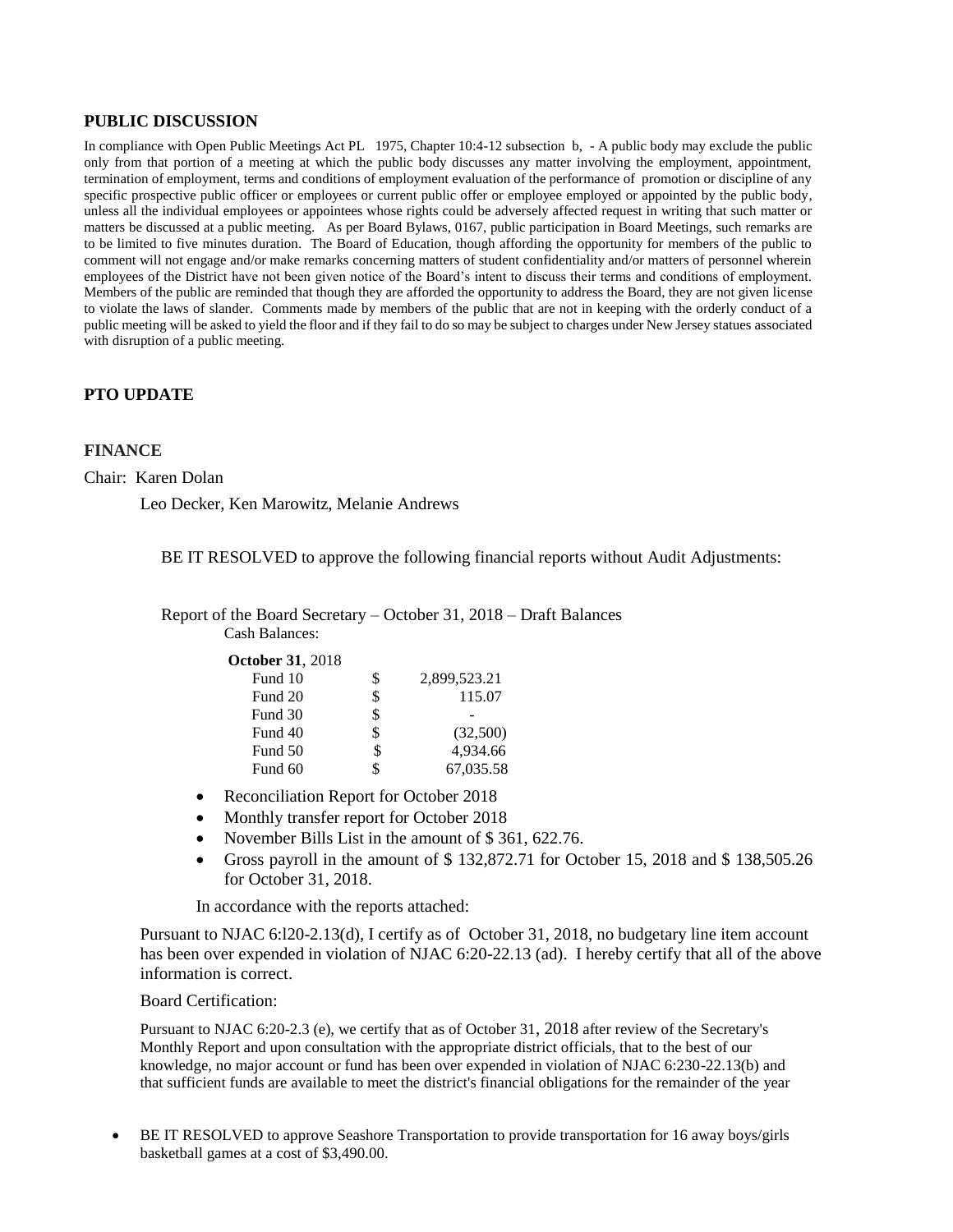- BE IT RESOLVED to approve tuition contract for January, 2019 for student # 1211.
- Retroactively, BE IT RESOLVED to approve Allison Stoudt, Physical Therapist, to perform a student evaluation at a cost of \$255.00 for student # 1344.
- BE IT RESOLVED to approve submission of the 2018-2019 ESEA Consolidated Grant.
- BE IT RESOLVED to approve participation in the HP Purchasedge Program.
- BE IT RESOLVED to approve an amendment of the 2018-2019 IDEA Grant.
- BE IT RESOLVED to approve participation in ACES

# **PERSONNEL**

Chair: Kelly Scaturro

Kathy Denker, Barbara Kay, Chris Dudick

- BE IT RESOLVED to approve Krisstina D'Annunzio of Fordham University permission to complete 15 regular education field observation hours and 15 special education field observation hours with Mrs. Sheridan and Ms. Mogavero in first grade class for the fall semester.
- $\bullet$

# **CURRICULUM AND INSTRUCTION**

Chair: Kathy Denker

Kelly Scaturro, Chris Dudick, Barbara Kay

- BE IT RESOLVED to approve the following curricula: Dance and Theater Addendum for Grades K-8
- BE IT RESOLVED to approve the following school trips:

K Trip to Insectropolis on April 5, 2019, 9:00 a.m. – 12:30 p.m.

 BE IT RESOLVED to approve the Shore Consortium for G & T Agreement to Participate in the Space Convocation on November 29, 2018 at Middletown Arts Center and December 3-4, 2018 at Buehler Challenger & Science Center for Grade 7 at a cost of \$1,050.00 for 7 students.

# **BUILDING AND GROUNDS**

Chair: Leo Decker

Karen Dolan, Ken Marowitz, Melanie Andrews

BE IT RESOLVED to approve the following Building Use Applications:

- PTO to hold a character building assembly for grades  $K 8$  on November 29, 2018 from 8 a.m. 11:30 a.m.
- $\bullet$  Dina LoPiccolo and Linda Stafford to hold Hour of Coding for Grades K 3 with parents in the Tech Lab and Library on December 12, 2018 from 3:00 p.m. – 4:30 p.m.
- Retroactively approve the Garden Club to plant bulbs in the courtyard on Monday, November 5 from 3:00 p.m. – 4:00 p.m.
- Emily Rossi to hold Junior Band and Soloist Rehearsals on 3/04/19, 3/05/19, 3/06/19 in the Music room from  $3:00$  p.m.  $-4:30$  p.m. and on  $3/7/2018$  to hold Junior Band and Soloist Performance in the gym from 3:00 p.m. – 8:30 p.m.
- PTO to hold Sing N Swing Kidz in the Music Room on  $2/7/19$ ,  $2/14/19$ ,  $2/21/19$ ,  $3/7/19$ ,  $3/14/19$ , 3/21/2019 from 2:45 p.m. – 4:15 p.m. and on April 3, 2019 in the gym from 6:00 p.m. – 8:00 p.m. for grades 1 - 4
- PTO to hold Character Building Assembly from 8:00 a.m. 11:30 a.m. for Grades  $K 8$  in the gym.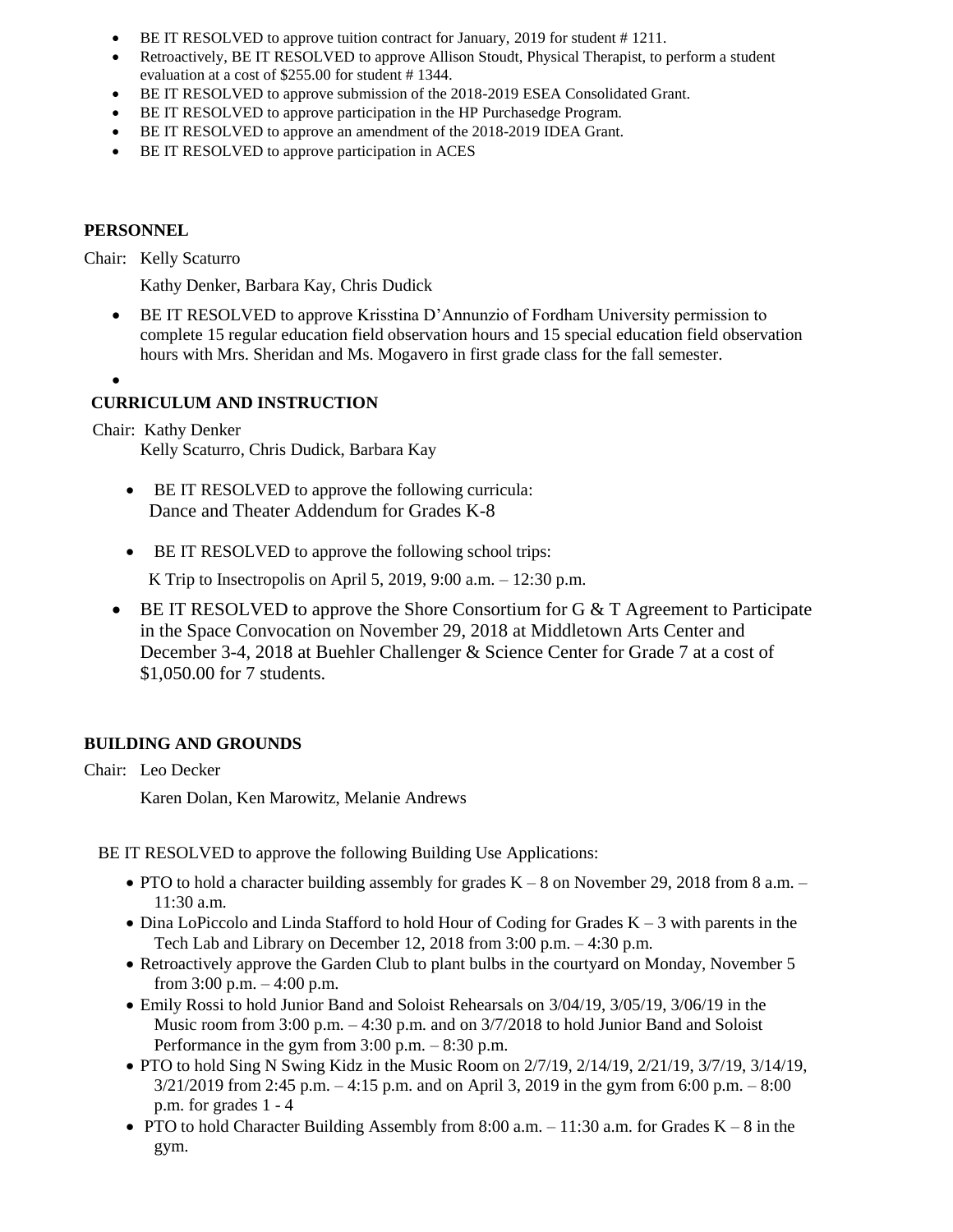- PTO to hold Kidz Art in the Art room on  $12/3/18$ ,  $12/10/18$ ,  $12/17/18$ ,  $1/7/19$ ,  $1/14/19$ ,  $1/28/19$ , and  $2/11/19$  for grades K – 4 from 2:45 p.m. – 3:45 p.m.
- PTO to hold Character Education Assembly "Anytown" for grades 7 and 8 in the gym from 8:30 a.m.  $-11:00$  a.m. on  $2/11/19$ .
- PTO to hold a Holiday Boutique in the gym/library on November 30 from 3 p.m. to 6 p.m. to set up in the library and December 1, 2018 from 8:00 a.m. – 3:00 p.m.

# **POLICY**

Chair: Chris Dudick

BE IT RESOLVED to approve the first read of the following:

# **GENERAL ITEMS**

Future meeting dates:

- A. Tuesday, December 18, 2018 at 7:00 p.m.
- B. BE IT RESOLVED to approve the following basketball schedules for the 2018- 2019 school year:
	- December 11: Boys vs. Tinton Falls, Girls at Tinton Falls
	- December 12: Boys vs. Fair Haven, Girls at Fair Haven
	- December 18: Boys at Oceanport, Girls vs. Oceanport
	- January 3: Boys vs Eatontown, Girls at Eatontown
	- January 8: Boys vs. Shrewsbury, Girls at Shrewsbury
	- January 10: Boys at Little Silver, Girls vs. Little Silber
	- January 15: Boys at Eatontown, Girls vs. Eatontown
	- January 17: Boys vs. Forestdale, Girls at Forestdale
	- January 24: Boys at Fair Haven, Girls vs. Fair Haven
	- January 29: Boys at WLB, Girls vs. WLB
	- January 31: Boys at Forestdale, Girls vs. Forestdale
	- February 6: Boys at Shrewsbury, Girls vs. Shrewsbury
	- February 7: Boys vs. Oceanport, Girls at Oceanport
	- February 12: Boys at Tinton Falls, Girls vs. Tinton Falls
	- February 13: Boys vs. WLB, Girls at WLB
	- February 20: Boys vs. Little Silver, Girls at Little Silver

# **EXECUTIVE SESSION**

BE IT RESOLVED that pursuant to the Open Public Meetings act of 1975, the board is now going into Executive Session to discuss matters relating to:

- Matters rendered confidential by state or federal law
- \_\_\_\_\_ Personnel
- Appointment of a public official
- Matters covered by Attorney/Client Privilege
- Pending or anticipated litigation
- Pending or anticipated contract negotiations
- Protection of the safety or property of the public
- Matters which would constitute an unwarranted invasion of privacy
- \_\_\_\_\_ Matters in which the release of information would impair a right to receive funds from the United States Government
	- Matters concerning collective negotiations and/or the negotiations of terms and conditions of employment of employees of the Board of Education